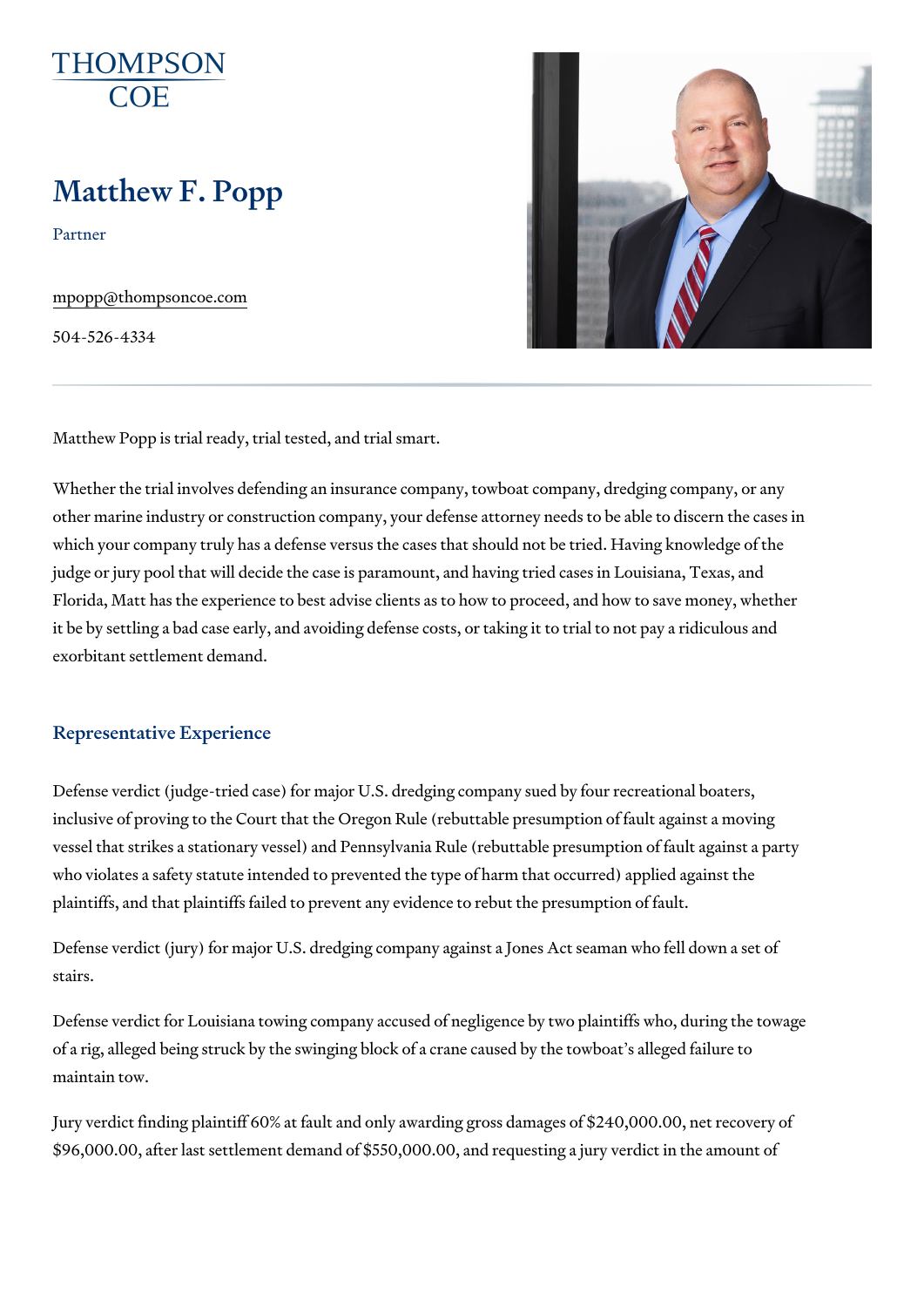\$2.1M in total damages.

Verdict (judge-tried case) in favor of major U.S. dredging company limiting maintenance and cure only, for 5 days, dismissing plaintiff s Jones Act neg of action.

Verdict (judge-tried case) in favor of major U.S. dredging company limiting maintenance and cure for knee replacement only, dismissing plaintiff s Jor unseaworthiness causes of action.

Verdict (jury) in favor of major U.S. dredging company limiting plaintiff s r settlement demand of \$450,000.00.

Defense verdict (jury) finding plaintiff failed to prove any accident happen Louisiana towing company, entitled to the McCorpen defense, denying plaint benefits, after last settlement demand of \$450,000.00.

Verdict (judge-tried case) in favor of lending institution, against Louisiana repay promissory notes, in the amount of \$2,234,469.57, plus 25% attorney

Verdict (judge-tried case) in favor of major U.S. dredging company finding sustained any injury in his alleged accident event, thus no maintenance an dismissal of plaintiff s Jones Act negligence and unseaworthiness causes

#### Related Services

[Business and C](https://www.thompsoncoe.com/people/matthew-f-popp/)ommercial

[Constru](https://www.thompsoncoe.com/people/matthew-f-popp/)ction

[General Liability/Catas](https://www.thompsoncoe.com/people/matthew-f-popp/)trophic Injury

[Health](https://www.thompsoncoe.com/people/matthew-f-popp/) Care

[Insura](https://www.thompsoncoe.com/people/matthew-f-popp/)nce

[Labor & Empl](https://www.thompsoncoe.com/people/matthew-f-popp/)oyment

#### Education, Admissions & Activities

EDUCATION

Tulane University School of Law J.D., 1996 Sports Law Certificate